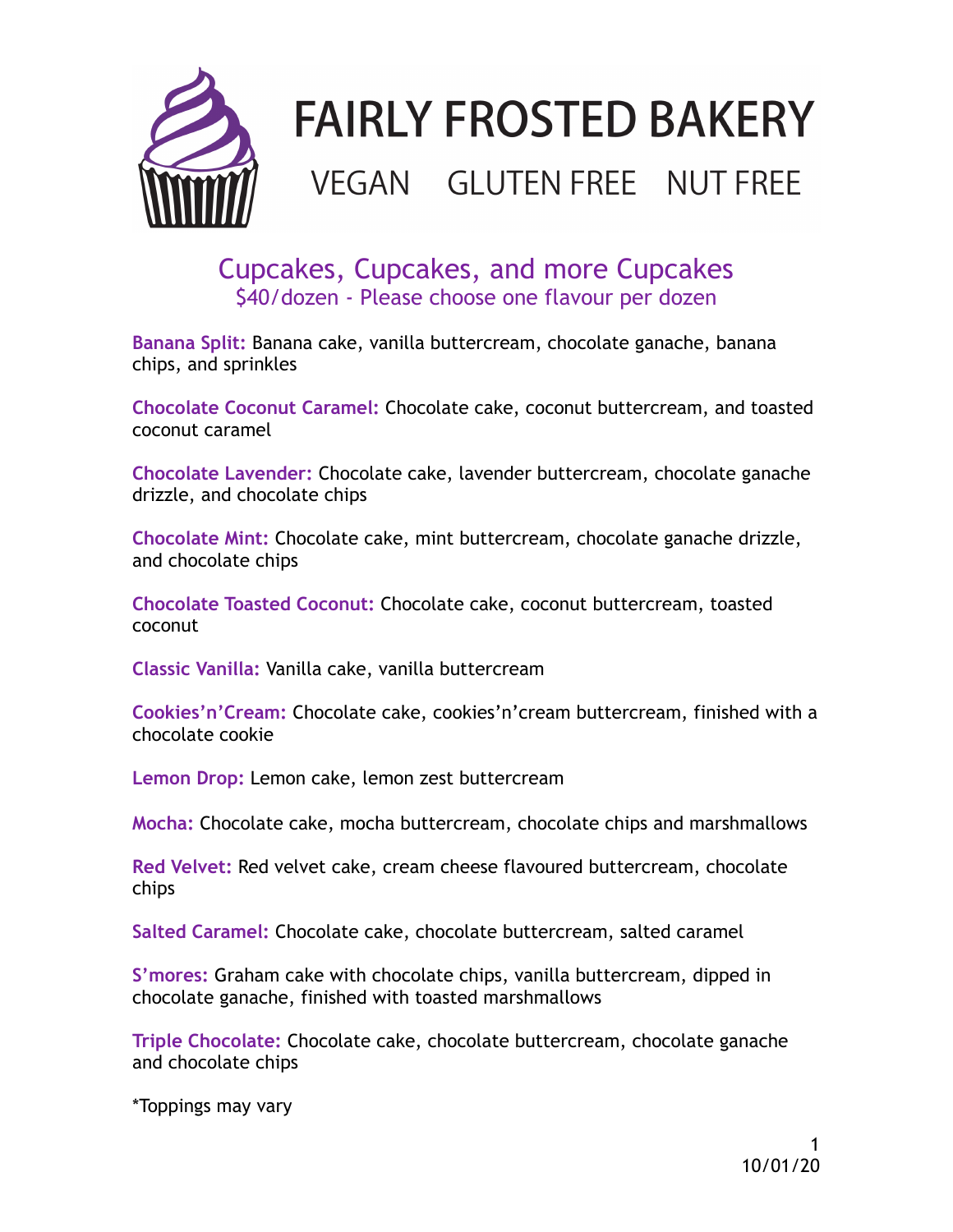### Cakes for all occasions 6" \$55 – serves 8-10 / 8" \$70 – serves 16-20

Chocolate Coconut Funfetti Lemon Lemon Mint

**Choose a Cake: Choose an Icing:**  Banana **Chocolate** Coconut Lavender Vanilla Strawberry Vanilla

\*\*Decoration may vary. Custom decoration requests may cost extra, please contact us to discuss your ideas.

\*\*For reference: the 6" cake is equivalent to 24 cupcakes, while the 8" cake is equivalent to 36 cupcakes.

#### Premium Cake Flavours 6" \$65 – serves 8-10 / 8" \$85 – serves 16-20

**Brownie Explosion:** Chocolate cake, topped with chocolate buttercream, finished with chocolate ganache and piled high with brownies

**Cookie Dough:** Chocolate cake, topped with brown sugar buttercream, finished with chocolate ganache. Topped with baked chocolate chip cookies and heattreated raw cookie dough. Bonus cookie dough is layered inside.

**Chocolate Chip Cookie:** Vanilla chocolate chip cake, topped with vanilla buttercream, finished with chocolate ganache. Piled high with chocolate chip cookies and sprinkles

**S'mores:** Graham chocolate chip cake, topped with vanilla buttercream, finished with chocolate ganache, toasted marshmallows, and graham crackers

\*\*Decoration may vary. Custom decoration requests may cost extra, please contact us to discuss your ideas

\*\*For reference: the 6" cake is equivalent to 24 cupcakes, while the 8" cake is equivalent to 36 cupcakes.